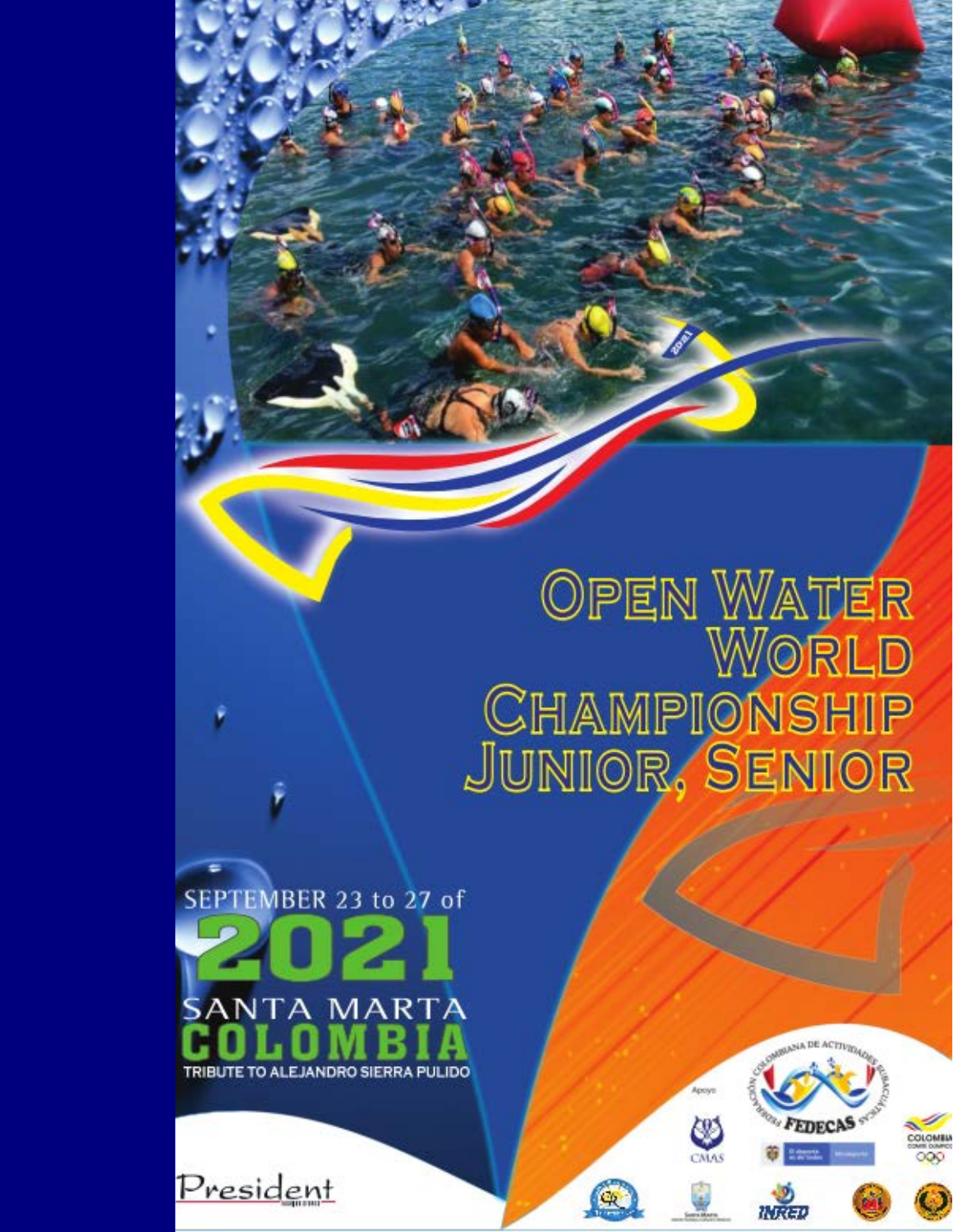

## 1 4x150m Multi Relay Elimnt race Mixed

|       | Age Group: Mixed seniors |                |         |         |                                                                                                                                      |        |             |          |         |  |  |  |  |
|-------|--------------------------|----------------|---------|---------|--------------------------------------------------------------------------------------------------------------------------------------|--------|-------------|----------|---------|--|--|--|--|
| Place | Birth                    |                | $Ht$ Ln | Team    | Name                                                                                                                                 | Prelim | T.1th.Relay | T.Team   | Obsv.   |  |  |  |  |
| 1     | RX00103                  | $\overline{1}$ | 4       | Fra/Fra | Senm Batte Clement<br>Senm Meyer Hugo<br>Senf Verger Anais<br>Senf Jacques Ariane                                                    | N.T.   | N.T.        | 05:23.47 | 4 heats |  |  |  |  |
| 2     | RX00105                  |                | 1       | Ruf/Ruf | Senm Shtraikh Lev<br>Senm Stryukov Iakov<br>Senf Karzunova Anna<br>Senf Chepeleva Tatiana                                            | N.T.   | N.T.        | 05:38.19 | 4 heats |  |  |  |  |
| 3     | RX00101                  |                | 10      | Col/Col | Senm Salgado Brayan<br>Senm Ocampo Juan<br>Senf Diago Mejia Valentina<br>Senf Mejia Cindy                                            | N.T.   | N.T.        | 05:50.65 | 3 heats |  |  |  |  |
| 4     | RX00102                  | 1              | 3       | Ita/Ita | Senm Shao Denis<br>Senm Caronno Lorenzo<br>Senf Trocca Carolina<br>Senf Savioli Gaia                                                 | N.T.   | N.T.        | 05:26.99 | 2 heats |  |  |  |  |
| 5     | RX00104                  |                | 5       | Mex/Mex | Senm Pena Ayala Ivan<br>Senm Badillo Enriquez Salvador Yered<br>Junf Flores Paredes Hannia Camila<br>Senf Roque Soto Citlali Metztli | N.T.   | N.T.        | 05:58.44 | 1 heat  |  |  |  |  |

## 2 4x150m Multi Relay Elimnt race Mixed

|       | Age Group: Mixed junior |    |                                    |         |                                                                                                                      |        |             |          |        |  |  |  |
|-------|-------------------------|----|------------------------------------|---------|----------------------------------------------------------------------------------------------------------------------|--------|-------------|----------|--------|--|--|--|
| Place | Birth                   | Ht | $\mathop{\underline{\mathsf{Ln}}}$ | Team    | Name                                                                                                                 | Prelim | T.1th.Relay | T.Team   | Obsv.  |  |  |  |
|       | RX00203                 |    | 5                                  | Ruf/Ruf | Junm Zykov Artem<br>Junm Perelygin Nikita<br>Junf Titova Polina<br>Junf Dudchenko Valeriia                           | N.T.   | N.T.        | 05:28.17 | 2 heat |  |  |  |
| 2     | RX00202                 |    | 4                                  | Col/Col | Junm Vivas Idarraga Juan David<br>Junm Velasco Juan<br>Junf Alvarez Valentina<br>Junf Pulgarin Valencia Shara Lizeth | N.T.   | N.T.        | 05:48.06 | 2 heat |  |  |  |
| 3     | RX00201                 |    | 3                                  | Egy/Egy | Junm Shaker Moustafa<br>Junm Tamer Farag Ahmed<br>Senf Aly Hassan Gamila<br>Junf Magdy Hagrass Nada                  | N.T.   | N.T.        | 05:31.51 | 1 heat |  |  |  |

## 3 5Km Surface/Open W Men

#### Age Group: Seniors | m

| Place          | Birth  | Ht | Ln  | Team    | Name                                  | Prelim | Time     | Obsv.  |
|----------------|--------|----|-----|---------|---------------------------------------|--------|----------|--------|
| 1              | 970312 | 1. | 132 | Tur/Tur | <b>TOPARLAK Derin</b>                 | N.T.   | 43:50.88 | 0.000% |
| 2              | 930921 |    | 83  | Col/Col | <b>JIMENEZ Alexander</b>              | N.T.   | 44:05.43 | 0.000% |
| 3              | 010108 |    | 134 | Ukr/Ukr | ZAKHAROV Oleksii                      | N.T.   | 45:01.30 | 0.000% |
| 4              | 900512 | 1. | 114 | Ita/Ita | DE CEGLIE Davide                      | N.T.   | 45:17.09 | 0.000% |
| 5              | 970407 | 1. | 82  | Col/Col | <b>HERNANDEZ MILLAN Andres Camilo</b> | N.T.   | 46:04.43 | 0.000% |
| 6              | 030501 | 1. | 99  | Egy/Egy | ALI Mahmoud                           | N.T.   | 46:16.29 | 0.000% |
| $\overline{7}$ | 951005 | 1. | 92  | Col/Col | VALENCIA VELASCO Willington           | N.T.   | 46:26.79 | 0.000% |
| 8              | 020823 |    | 95  | Cze/Cze | LATAL Filip                           | N.T.   | 46:44.39 | 0.000% |
| 9              | 011212 | 1  | 102 | Egy/Egy | SAMEH Zyad                            | N.T.   | 46:45.14 | 0.000% |
| 10             | 970118 | 1  | 130 | Ruf/Ruf | STRYUKOV lakov                        | N.T.   | 46:47.40 | 0.000% |
| 11             | 020925 | 1. | 98  | Egy/Egy | ABOUZEID Youssef                      | N.T.   | 47:07.65 | 0.000% |
| 12             | 980411 |    | 126 | Ruf/Ruf | KOZHEVNIKOV Nikita                    | N.T.   | 47:40.79 | 0.000% |
| 13             | 020826 |    | 108 | Fra/Fra | LE RUYET Stellan                      | N.T.   | 47:59.09 | 0.000% |
|                |        |    |     |         |                                       |        |          |        |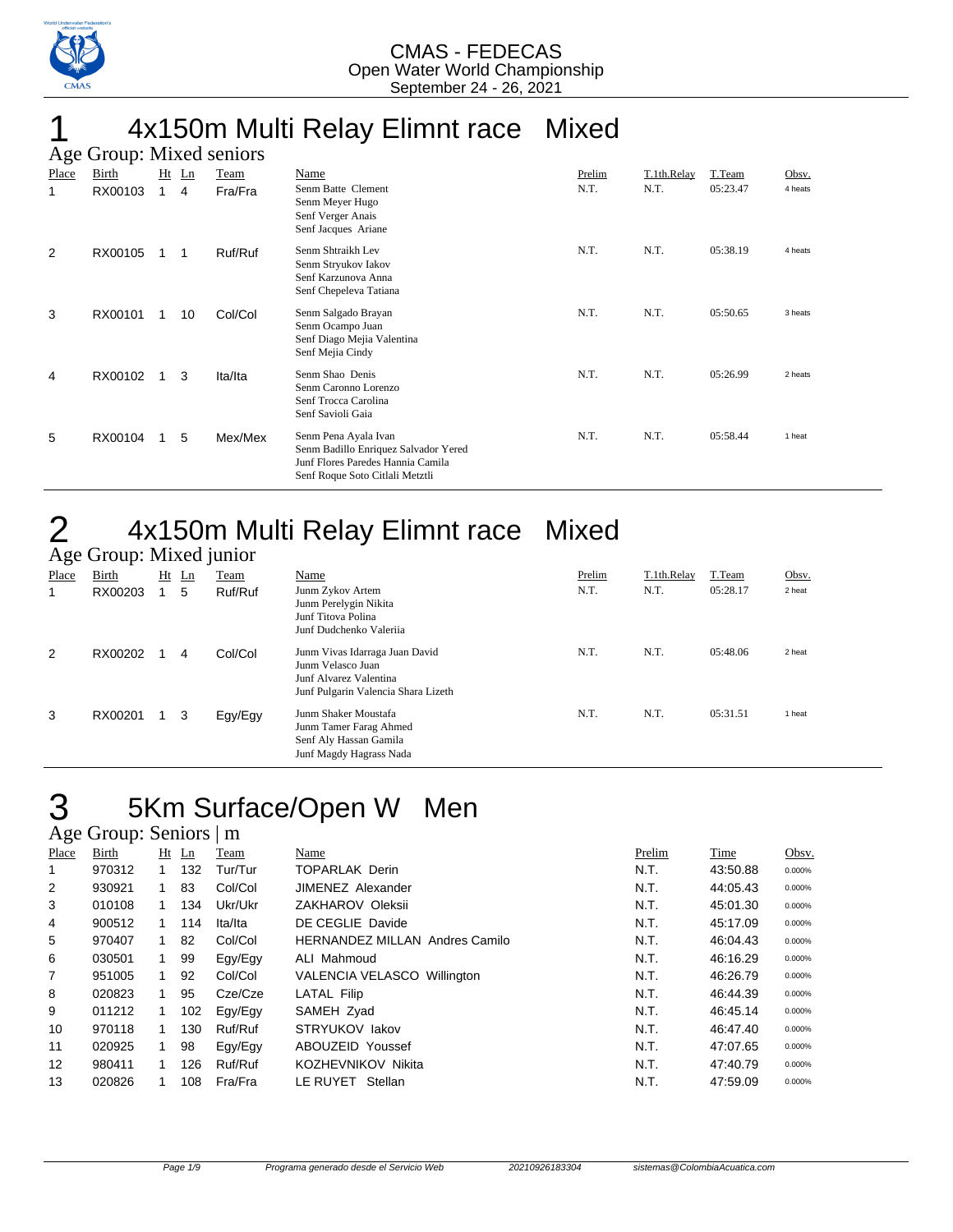

| Continuing Event: 3 5Km Surface/Open W Age Group: SENIORS   M |        |  |     |         |                                        |      |                    |  |  |
|---------------------------------------------------------------|--------|--|-----|---------|----------------------------------------|------|--------------------|--|--|
| 14                                                            | 020924 |  | 84  | Col/Col | JIMENEZ GRANADA Breylin Santiago       | N.T. | 48:00.45<br>0.000% |  |  |
| 15                                                            | 900625 |  | 117 | Mex/Mex | <b>BADILLO ENRIQUEZ Salvador Yered</b> | N.T. | 52:08.31<br>0.000% |  |  |
|                                                               | 001023 |  | 94  | Cze/Cze | <b>DECKY Martin</b>                    | N.T. | WithDrawal         |  |  |
|                                                               | 020427 |  | 111 | Fra/Fra | PONTAL Morgan                          | N.T. | WithDrawal         |  |  |
|                                                               | 030511 |  | 133 | Ukr/Ukr | SUSHCHENKO Volodymyr                   | N.T. | WithDrawal         |  |  |

## 5Km Surface/Open W Men

### Age Group: Junior | m

| Place          | Birth  | $Ht$ Ln | Team    | Name                         | Prelim | Time       | Obsv.      |
|----------------|--------|---------|---------|------------------------------|--------|------------|------------|
| $\mathbf{1}$   | 040219 | 101     | Egy/Egy | KOTB Ahmed                   | N.T.   | 46:13.79   | 0.000%     |
| 2              | 040630 | 104     | Eav/Eav | TAMER FARAG Ahmed            | N.T.   | 46:20.27   | 0.000%     |
| 3              | 050108 | 75      | Col/Col | ARANGO GONZALEZ Enmanuel     | N.T.   | 46:24.37   | 0.000%     |
| 4              | 051117 | 127     | Ruf/Ruf | PERELYGIN Nikita             | N.T.   | 46:51.82   | 0.000%     |
| 5              | 050830 | 103     | Egy/Egy | <b>SHAKER Moustafa</b>       | N.T.   | 47:28.18   | 0.000%     |
| 6              | 050530 | 125     | Ruf/Ruf | <b>KLIUCHAREV Konstantin</b> | N.T.   | 49:02.26   | 0.000%     |
| $\overline{7}$ | 051126 | 106     | Fra/Fra | <b>DAGUERRE Mathys</b>       | N.T.   | 50:29.68   | 0.000%     |
| 8              | 050102 | 124     | Pol/Pol | PIETRAS Kamil                | N.T.   | 51:39.54   | 0.000%     |
|                | 040206 | 120     | Mex/Mex | SALCEDO RAMIREZ Arturo       | N.T.   | WithDrawal | - 1 vuelta |

## 5 5Km Surface/Open W Women

#### Age Group: Seniors | f

| ັ              |        |    |         |         |                                |        |             |        |
|----------------|--------|----|---------|---------|--------------------------------|--------|-------------|--------|
| Place          | Birth  |    | $Ht$ Ln | Team    | Name                           | Prelim | <b>Time</b> | Obsv.  |
| 1              | 990813 |    | 49      | Ruf/Ruf | KOZYREVA Evgenija              | N.T.   | 47:29.68    | 0.000% |
| 2              | 011018 |    | 56      | Ukr/Ukr | VAKAREVA Yelyzaveta            | N.T.   | 47:45.35    | 0.000% |
| 3              | 950922 |    | 41      | Ita/Ita | ZAGHET Mara                    | N.T.   | 48:08.90    | 0.000% |
| 4              | 010901 |    | 53      | Ruf/Ruf | ZANOSKINA Ekaterina            | N.T.   | 48:14.85    | 0.000% |
| 5              | 030822 |    | 51      | Ruf/Ruf | SOLOMATINA Valerija            | N.T.   | 49:55.54    | 0.000% |
| 6              | 860210 |    | 6       | Col/Col | ALEGRIA ORTEGA Johanna Andrea  | N.T.   | 50:10.60    | 0.000% |
| $\overline{7}$ | 010630 |    | 55      | Ukr/Ukr | UVAROVA Viktorija              | N.T.   | 50.54.03    | 0.000% |
| 8              | 941025 |    | 16      | Col/Col | MUNOZ LOAIZA Vanessa           | N.T.   | 50:54.24    | 0.000% |
| 9              | 960615 |    | 38      | Ita/Ita | MONDUZZI Serena                | N.T.   | 51:44.90    | 0.000% |
| 10             | 051119 |    | 32      | Egy/Egy | RAMADAN Salma                  | N.T.   | 52:01.97    | 0.000% |
| 11             | 010918 |    | 50      | Ruf/Ruf | MULKOVA Anastasija             | N.T.   | 52:05.20    | 0.000% |
| 12             | 030403 | 1. | 21      | Col/Col | RINCON REYES Ariadna Estefania | N.T.   | 52:36.51    | 0.000% |
| 13             | 051018 |    | 29      | Egy/Egy | ALY HASSAN Gamila              | N.T.   | 52:40.59    | 0.000% |
| 14             | 890122 |    | 26      | Cze/Cze | SVOZILOVA Zuzana               | N.T.   | 53:42.24    | 0.000% |
| 15             | 021120 |    | 25      | Cze/Cze | <b>HNATHOVA Alzbeta</b>        | N.T.   | 57:30.87    | 0.000% |

## 5Km Surface/Open W Women

|                | Age Group: Junior $ f $ |    |         |         |                                     |        |            |            |  |  |  |  |
|----------------|-------------------------|----|---------|---------|-------------------------------------|--------|------------|------------|--|--|--|--|
| Place          | Birth                   |    | $Ht$ Ln | Team    | Name                                | Prelim | Time       | Obsv.      |  |  |  |  |
| 1              | 050922                  |    | 31      | Egy/Egy | MAGDY HAGRASS Nada                  | N.T.   | 47:54.32   | 0.000%     |  |  |  |  |
| 2              | 041212                  | 1  | 28      | Egy/Egy | ABDELAZIM Sara                      | N.T.   | 50:05.23   | 0.000%     |  |  |  |  |
| 3              | 040119                  | 1. | 34      | Fra/Fra | DAUCE Apolline                      | N.T.   | 51:17.10   | 0.000%     |  |  |  |  |
| 4              | 051125                  | 1  | 9       | Col/Col | BLANDON MONTOYA Mariana             | N.T.   | 51:29.39   | 0.000%     |  |  |  |  |
| 5              | 050829                  |    | 47      | Ruf/Ruf | GANIUSHINA Sofia                    | N.T.   | 52:37.81   | 0.000%     |  |  |  |  |
| 6              | 060710                  |    | 13      | Col/Col | LOPEZ VELEZ Maria Alejandra         | N.T.   | 54:00.48   | 0.000%     |  |  |  |  |
| $\overline{7}$ | 040317                  |    | 52      | Ruf/Ruf | TITOVA Polina                       | N.T.   | 54:30.86   | 0.000%     |  |  |  |  |
| 8              | 040401                  |    | 17      | Col/Col | NIETO SAAVEDRA Ana Lucia            | N.T.   | 56:01.32   | 0.000%     |  |  |  |  |
|                | 060725                  |    | 42      | Mex/Mex | <b>FLORES PAREDES Hannia Camila</b> | N.T.   | WithDrawal | - 1 vuelta |  |  |  |  |
|                | 060828                  |    | 30      | Egy/Egy | <b>BAKR Nour</b>                    | N.T.   | No Show    |            |  |  |  |  |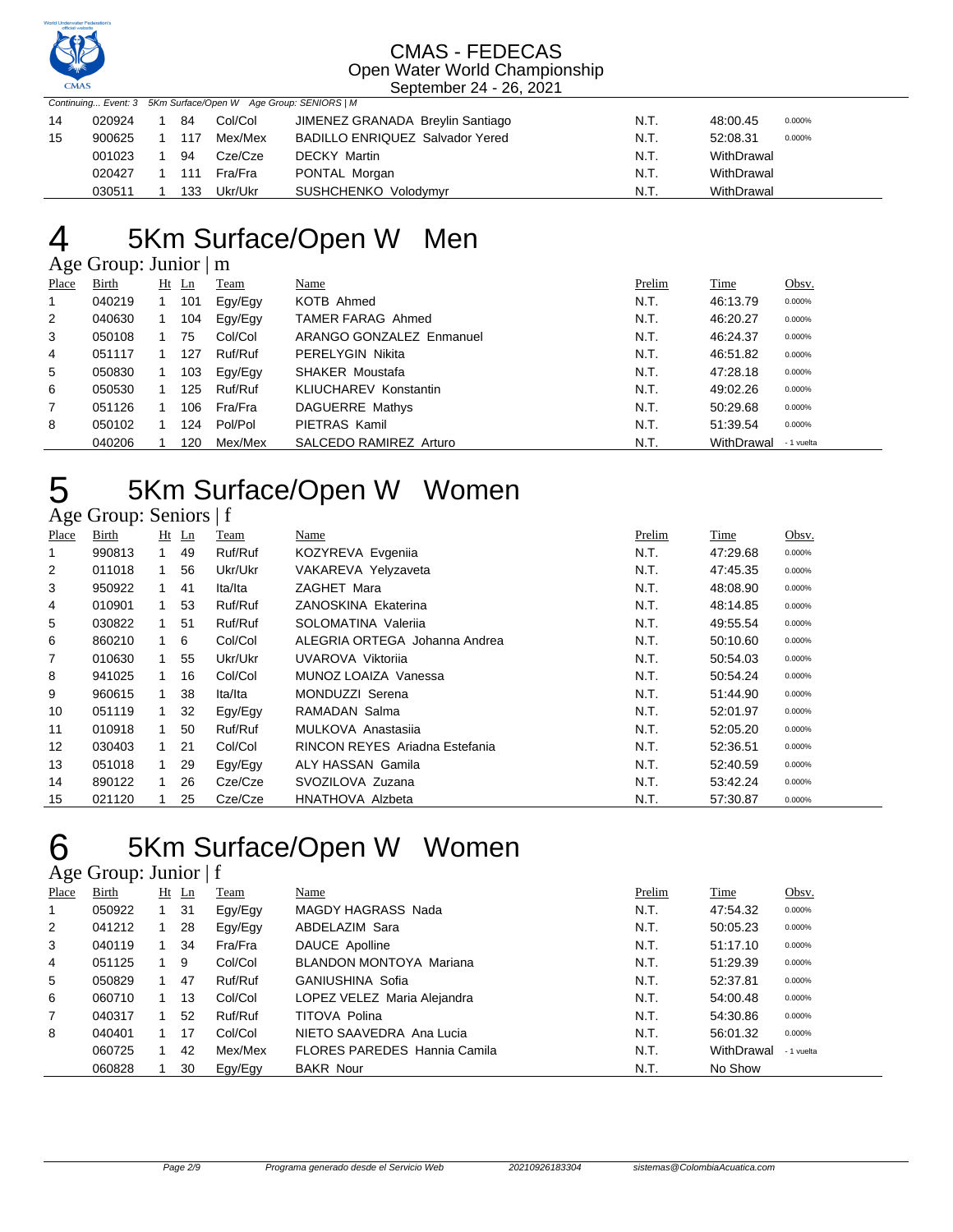

## 3Km Bifins/Open W Men

|                | Age Group: Seniors   m |              |         |         |                                |        |            |        |  |  |  |
|----------------|------------------------|--------------|---------|---------|--------------------------------|--------|------------|--------|--|--|--|
| Place          | Birth                  |              | $Ht$ Ln | Team    | Name                           | Prelim | Time       | Obsv.  |  |  |  |
| 1              | 001017                 |              | 105     | Fra/Fra | Clement<br><b>BATTE</b>        | N.T.   | 30:51.25   | 0.000% |  |  |  |
| $\overline{2}$ | 950414                 | 1            | 100     | Egy/Egy | <b>ELAMRAWY Marwan</b>         | N.T.   | 30:59.53   | 0.000% |  |  |  |
| 3              | 990404                 | 1            | 74      | Col/Col | ALEJANDRO Hurtado              | N.T.   | 31:40.74   | 0.000% |  |  |  |
| 4              | 000518                 | $\mathbf{1}$ | 88      | Col/Col | OCAMPO URBANO Juan Camilo      | N.T.   | 32:28.57   | 0.000% |  |  |  |
| 5              | 980521                 |              | 115     | Ita/Ita | <b>GRIMAUDO Leonardo</b>       | N.T.   | 32:33.46   | 0.000% |  |  |  |
| 6              | 991202                 |              | 91      | Col/Col | SAAVEDRA PEREZ Diego Andres    | N.T.   | 32:38.56   | 0.000% |  |  |  |
| 7              | 020703                 |              | 107     | Fra/Fra | <b>HENNETEAU Alexandre</b>     | N.T.   | 32:42.35   | 0.000% |  |  |  |
| 8              | 970627                 | 1            | 96      | Cze/Cze | <b>MUSIL David</b>             | N.T.   | 33:00.06   | 0.000% |  |  |  |
| 9              | 000629                 | 1.           | 89      | Col/Col | RAMIREZ VILLA Juan Jose        | N.T.   | 33:00.37   | 0.000% |  |  |  |
| 10             | 010601                 | 1            | 112     | Ita/Ita | <b>CAMPAGNOLI Davide</b>       | N.T.   | 33:07.20   | 0.000% |  |  |  |
| 11             | 980615                 | 1            | 129     | Ruf/Ruf | <b>SHTRAIKH Lev</b>            | N.T.   | 33:23.43   | 0.000% |  |  |  |
| 12             | 001023                 | $\mathbf 1$  | 94      | Cze/Cze | <b>DECKY Martin</b>            | N.T.   | 33:43.50   | 0.000% |  |  |  |
| 13             | 990914                 |              | 119     | Mex/Mex | PENA AYALA Ivan                | N.T.   | 34:43.76   | 0.000% |  |  |  |
|                | 750516                 |              | 121     | Mex/Mex | SANCHEZ GALAVIZ Oswaldo Israel | N.T.   | WithDrawal |        |  |  |  |
|                | 610125                 |              | 97      | Cze/Cze | SVOZIL Zbynek                  | N.T.   | No Show    |        |  |  |  |
|                | 970312                 |              | 132     | Tur/Tur | <b>TOPARLAK Derin</b>          | N.T.   | No Show    |        |  |  |  |

## 8 3Km Bifins/Open W Men

#### Age Group: Junior | m

| Place          | Birth  | $Ht$ Ln | Team    | Name                                | Prelim | Time       | Obsv.  |
|----------------|--------|---------|---------|-------------------------------------|--------|------------|--------|
| $\mathbf 1$    | 070130 | 90      | Col/Col | <b>ROA CARDENAS Samuel</b>          | N.T.   | 32:20.73   | 0.000% |
| 2              | 050222 | 131     | Ruf/Ruf | ZYKOV Artem                         | N.T.   | 32:23.78   | 0.000% |
| 3              | 060420 | 93      | Col/Col | VIVAS IDARRAGA Juan David           | N.T.   | 32:23.89   | 0.000% |
| $\overline{4}$ | 040912 | 87      | Col/Col | MALDONADO OLIVARES Juan Sebastian   | N.T.   | 32:24.13   | 0.000% |
| 5              | 060311 | -81     | Col/Col | <b>GUZMAN CAMARGO Andres Felipe</b> | N.T.   | 33:03.65   | 0.000% |
| 6              | 050830 | 103     | Egy/Egy | <b>SHAKER Moustafa</b>              | N.T.   | 34:29.86   | 0.000% |
| $\overline{7}$ | 050217 | 123     | Pol/Pol | <b>GRABOWSKI Radoslaw</b>           | N.T.   | 35:21.21   | 0.000% |
| 8              | 040206 | 120     | Mex/Mex | SALCEDO RAMIREZ Arturo              | N.T.   | 38:13.72   | 0.000% |
|                | 040908 | 118     | Mex/Mex | NIETO GARCIA Edgar Eduardo          | N.T.   | WithDrawal |        |

### 3Km Bifins/Open W Women Age Group: Seniors | f

| Place | Birth  |   | $Ht$ Ln | Team    | Name                                        | Prelim | Time     | Obsv.  |
|-------|--------|---|---------|---------|---------------------------------------------|--------|----------|--------|
|       | 000614 |   | -37     | Ita/Ita | DAMETTO Consuelo                            | N.T.   | 33:37.29 | 0.000% |
| 2     | 030504 |   | 45      | Ruf/Ruf | CHEPELEVA Tatiana                           | N.T.   | 33:47.66 | 0.000% |
| 3     | 010318 |   | 54      | Ruf/Ruf | ZUEVA Valerija                              | N.T.   | 33:48.14 | 0.000% |
| 4     | 011107 |   | 22      | Col/Col | SAAVEDRA PEREZ Laura Valentina              | N.T.   | 34:03.34 | 0.000% |
| 5     | 010918 | 1 | 50      | Ruf/Ruf | MULKOVA Anastasija                          | N.T.   | 34:06.77 | 0.000% |
| 6     | 970305 |   |         | Col/Col | ARANTXA Rincon                              | N.T.   | 34:25.47 | 0.000% |
| 7     | 020617 |   | 35      | Fra/Fra | JACQUES Ariane                              | N.T.   | 34:33.81 | 0.000% |
| 8     | 990608 |   | 27      | Ecu/Ecu | RAMIREZ FREIRE Jereley Salome               | N.T.   | 34:45.46 | 0.000% |
| 9     | 980329 |   | 44      | Mex/Mex | ROQUE SOTO Citlali Metztli                  | N.T.   | 34:54.35 | 0.000% |
| 10    | 011029 |   | 23      | Col/Col | SANCHEZ ROBAYO Estefania                    | N.T.   | 35:51.15 | 0.000% |
| 11    | 741217 |   | 43      | Mex/Mex | <b>PAREDES VILLARREAL Patricia Laurette</b> | N.T.   | 44:43.22 | 0.000% |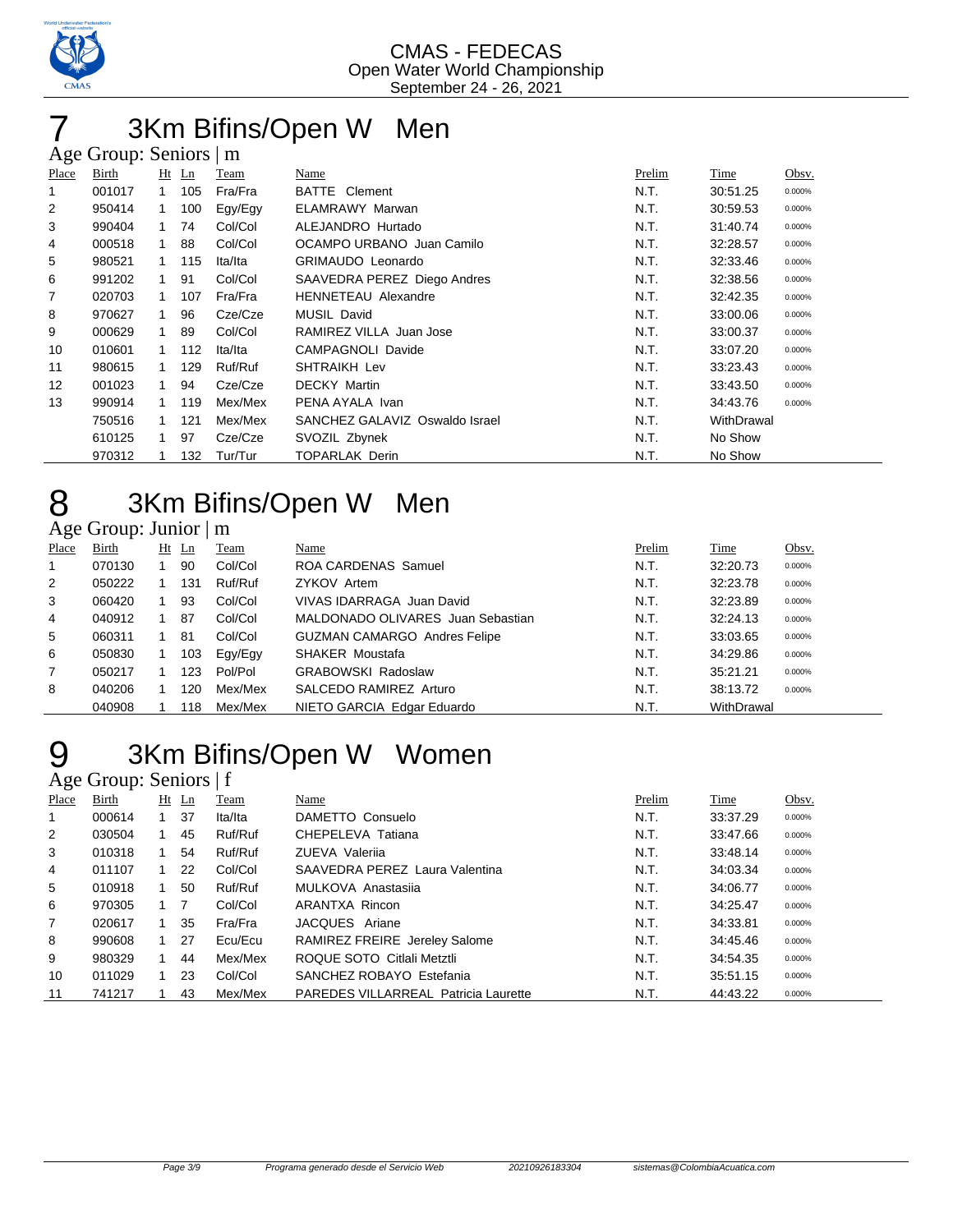

## 10 3Km Bifins/Open W Women

|                | Age Group: Junior $ f $ |  |         |         |                                     |        |          |        |  |  |  |
|----------------|-------------------------|--|---------|---------|-------------------------------------|--------|----------|--------|--|--|--|
| Place          | Birth                   |  | $Ht$ Ln | Team    | Name                                | Prelim | Time     | Obsv.  |  |  |  |
| $\overline{1}$ | 050405                  |  | 33      | Fra/Fra | DANIEL Jeanne                       | N.T.   | 33:10.44 | 0.000% |  |  |  |
| 2              | 050808                  |  | 46      | Ruf/Ruf | <b>DUDCHENKO</b> Valerija           | N.T.   | 34:31.74 | 0.000% |  |  |  |
| 3              | 041001                  |  | -8      | Col/Col | AYALA CAMACHO Sofia                 | N.T.   | 34:56.58 | 0.000% |  |  |  |
| 4              | 040317                  |  | 52      | Ruf/Ruf | TITOVA Polina                       | N.T.   | 35:41.27 | 0.000% |  |  |  |
| 5              | 051215                  |  | 19      | Col/Col | PULGARIN VALENCIA Shara Lizeth      | N.T.   | 36:07.10 | 0.000% |  |  |  |
| 6              | 060725                  |  | 42      | Mex/Mex | <b>FLORES PAREDES Hannia Camila</b> | N.T.   | 46:32.51 | 0.000% |  |  |  |

## 11 4x2Km Superficie/Surface Mixed

| Age Group: Mixed seniors |                         |              |              |                 |                                                                                                                    |                |                     |                      |                 |  |  |  |
|--------------------------|-------------------------|--------------|--------------|-----------------|--------------------------------------------------------------------------------------------------------------------|----------------|---------------------|----------------------|-----------------|--|--|--|
| Place<br>1               | <b>Birth</b><br>RX01105 | $\mathbf{1}$ | $Ht$ Ln<br>2 | Team<br>Ruf/Ruf | Name<br>Senm Reznikov Nikolay<br>Senf Karzunova Anna<br>Senf Kozyreva Evgeniia<br>Senm Stryukov Iakov              | Prelim<br>N.T. | T.1th.Relay<br>N.T. | T.Team<br>1:12:33.17 | Obsv.<br>0.000% |  |  |  |
| 2                        | RX01104                 |              | 6            | Ukr/Ukr         | Senm Sushchenko Volodymyr<br>Senf Uvarova Viktoriia<br>Senf Vakareva Yelyzaveta<br>Senm Zakharov Oleksii           | N.T.           | N.T.                | 1:12:33.67           | 0.000%          |  |  |  |
| 3                        | RX01102                 |              | 5            | Ita/Ita         | Senf Zaghet Mara<br>Senm Shao Denis<br>Senf Monduzzi Serena<br>Senm De Ceglie Davide                               | N.T.           | N.T.                | 1:13:41.53           | 0.000%          |  |  |  |
| 4                        | RX01101                 | 1            | 4            | Egy/Egy         | Senm Ali Mahmoud<br>Junf Abdelazim Sara<br>Senf Ramadan Salma<br>Senm Sameh Zyad                                   | N.T.           | N.T.                | 1:14:31.65           | 0.000%          |  |  |  |
| 5                        | RX01107                 | 1            | 1            | Col/Col         | Senm Juan Sebastian Giraldo<br>Senf Lopera Orozco Maria Clara<br>Senm Aguirre Juan Sebastian<br>Senf Ruiz Mercedes | N.T.           | N.T.                | 1:14:43.40           | 0.000%          |  |  |  |
| 6                        | RX01106                 | 1            | 7            | Fra/Fra         | Senm Pontal Morgan<br>Senf Verger Anais<br>Junf Dauce Apolline<br>Senm Meyer Hugo                                  | N.T.           | N.T.                | 1:14:56.79           | 0.000%          |  |  |  |
| $\overline{7}$           | RX01103                 |              | 3            | Cze/Cze         | Senm Decky Martin<br>Senf Svozilova Zuzana<br>Senf Hnathova Alzbeta<br>Senm Latal Filip                            | N.T.           | N.T.                | 1:18:12.16           | 0.000%          |  |  |  |

## 12 4x2Km Superficie/Surface Mixed

|              | Age Group: Mixed junior |    |    |         |                                                                                                      |        |             |            |        |  |  |  |
|--------------|-------------------------|----|----|---------|------------------------------------------------------------------------------------------------------|--------|-------------|------------|--------|--|--|--|
| <b>Place</b> | <b>Birth</b>            | Ht | Ln | Team    | Name                                                                                                 | Prelim | T.1th.Relav | T.Team     | Obsv.  |  |  |  |
|              | RX01201                 |    | 4  | Egy/Egy | Junm Tamer Farag Ahmed<br>Junf Magdy Hagrass Nada<br>Senf Aly Hassan Gamila<br>Junm Kotb Ahmed       | N.T.   | N.T.        | 1:14:11.38 | 0.000% |  |  |  |
| 2            | RX01202                 |    | 5  | Ruf/Ruf | Junm Perelygin Nikita<br>Junf Dudchenko Valerija<br>Junf Titova Polina<br>Junm Kliucharev Konstantin | N.T.   | N.T.        | 1:16:15.76 | 0.000% |  |  |  |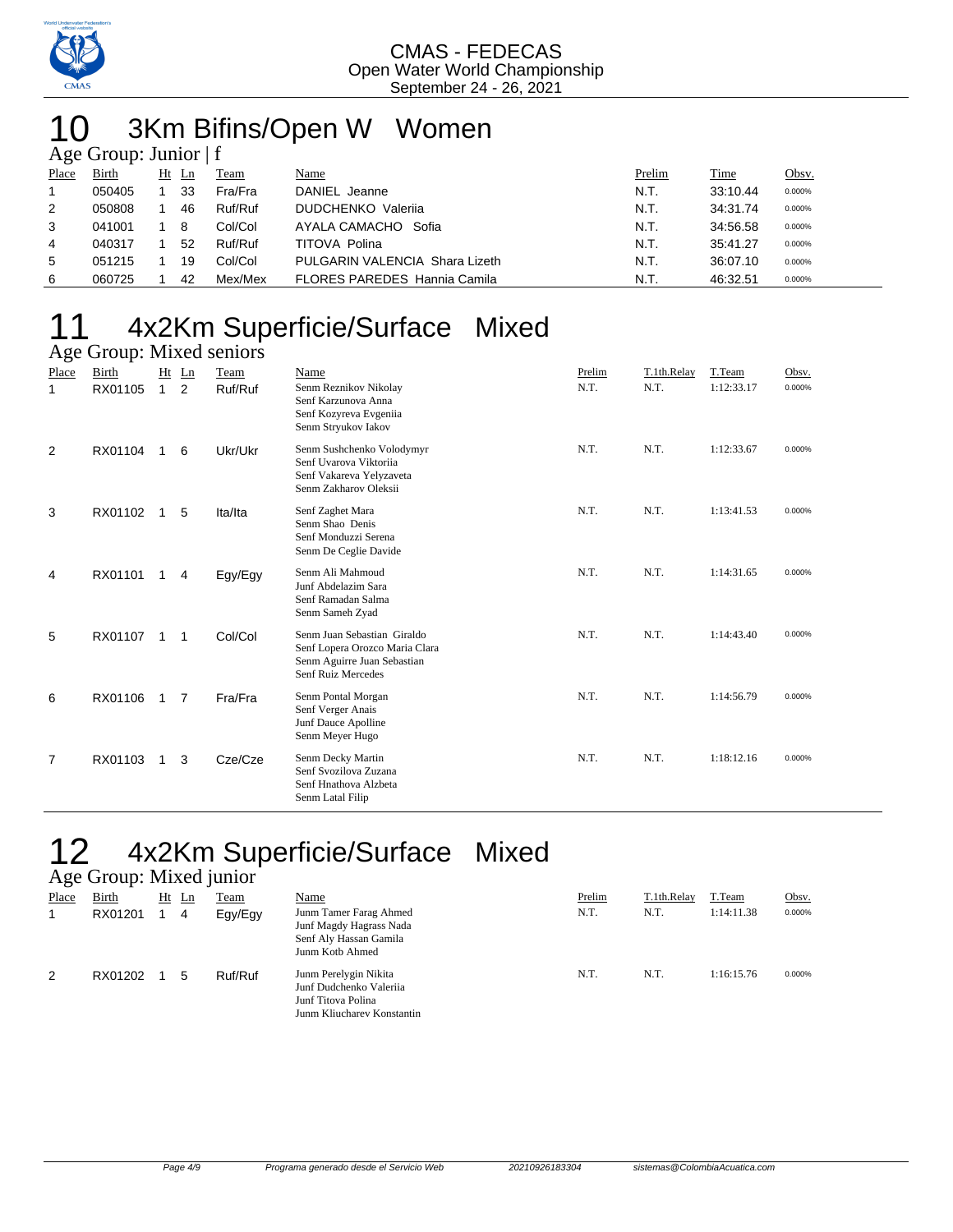

3 RX01203 1 3 Col/Col Junm Auza Trujillo Diego Luis N.T. N.T. 1:23:54.15 0.000%

Junf Blandon Montoya Mariana Junf Ramirez Hurtado Ana Maria Junm Arango Gonzalez Enmanuel

#### 1Km BiAletas/Open W Men Age Group: Seniors | m

|       | $1.80$ Oroup. Definition $\mu$ m. |    |         |         |                                      |        |          |        |
|-------|-----------------------------------|----|---------|---------|--------------------------------------|--------|----------|--------|
| Place | Birth                             |    | $Ht$ Ln | Team    | Name                                 | Prelim | Time     | Obsv.  |
| 1     | 001017                            |    | 105     | Fra/Fra | BATTE<br>Clement                     | N.T.   | 09:30.46 | 0.000% |
| 2     | 990404                            | 1  | 74      | Col/Col | ALEJANDRO Hurtado                    | N.T.   | 09:37.00 | 0.000% |
| 3     | 950414                            | 1  | 100     | Egy/Egy | <b>ELAMRAWY Marwan</b>               | N.T.   | 09:41.00 | 0.000% |
| 4     | 980521                            | 1  | 115     | Ita/Ita | <b>GRIMAUDO Leonardo</b>             | N.T.   | 09:46.05 | 0.000% |
| 5     | 000518                            |    | 88      | Col/Col | OCAMPO URBANO Juan Camilo            | N.T.   | 09:48.59 | 0.000% |
| 6     | 970627                            |    | 96      | Cze/Cze | <b>MUSIL David</b>                   | N.T.   | 10:03.52 | 0.000% |
| 7     | 020624                            | 1  | 77      | Col/Col | <b>CASTRILLON VELEZ Jesus Andres</b> | N.T.   | 10:10.30 | 0.000% |
| 8     | 020703                            |    | 107     | Fra/Fra | <b>HENNETEAU Alexandre</b>           | N.T.   | 10:11.41 | 0.000% |
| 9     | 000629                            |    | 89      | Col/Col | RAMIREZ VILLA Juan Jose              | N.T.   | 10:15.45 | 0.000% |
| 10    | 010621                            | 1  | 113     | Ita/Ita | CARONNO Lorenzo                      | N.T.   | 10:17.72 | 0.000% |
| 11    | 010601                            | 1  | 112     | Ita/Ita | <b>CAMPAGNOLI Davide</b>             | N.T.   | 10:20.48 | 0.000% |
| 12    | 990914                            | 1. | 119     | Mex/Mex | PENA AYALA Ivan                      | N.T.   | 10:30.88 | 0.000% |
| 13    | 980615                            | 1  | 129     | Ruf/Ruf | SHTRAIKH Lev                         | N.T.   | 10:40.82 | 0.000% |
| 14    | 750516                            |    | 121     | Mex/Mex | SANCHEZ GALAVIZ Oswaldo Israel       | N.T.   | 16:58.70 | 0.000% |
|       | 610125                            |    | 97      | Cze/Cze | SVOZIL Zbynek                        | N.T.   | No Show  |        |

## 1Km BiAletas/Open W Men

#### Age Group: Junior  $|m|$ <br>Place Birth Ht Ln Tes Place Birth Ht Ln Team Name Prelim Time Obsv. 050222 1 131 Ruf/Ruf ZYKOV Artem N.T. 10:00.50 0.000% 070130 1 90 Col/Col ROA CARDENAS Samuel N.T. 10:05.24 0.000% 040912 1 87 Col/Col MALDONADO OLIVARES Juan Sebastian N.T. 10:19.02 0.000% 050409 1 80 Col/Col FORBES PEREZ Jhon Amiel N.T. 10:19.49 0.000% 5 050830 1 103 Egy/Egy SHAKER Moustafa 1 10:21.41 0.000% 040628 1 78 Col/Col COLLAZOS JIMENEZ Juan Sebastian N.T. 10:34.05 0.000% 050217 1 123 Pol/Pol GRABOWSKI Radoslaw N.T. 10:39.54 0.000% 040206 1 120 Mex/Mex SALCEDO RAMIREZ Arturo N.T. 11:18.03 0.000% 040908 1 118 Mex/Mex NIETO GARCIA Edgar Eduardo N.T. 14:04.12 0.000%

## 1Km BiAletas/Open W Women

#### Age Group: Seniors | f

| Place          | Birth  | Ht | Ln | <b>Team</b> | Name                           | Prelim | <b>Time</b> | Obsv.  |
|----------------|--------|----|----|-------------|--------------------------------|--------|-------------|--------|
| $\mathbf{1}$   | 030504 |    | 45 | Ruf/Ruf     | CHEPELEVA Tatiana              | N.T.   | 10:19.04    | 0.000% |
| 2              | 000614 |    | 37 | Ita/Ita     | DAMETTO Consuelo               | N.T.   | 10:30.00    | 0.000% |
| 3              | 020207 |    | 40 | Ita/Ita     | <b>TROCCA Carolina</b>         | N.T.   | 10:31.44    | 0.000% |
| 4              | 011107 |    | 22 | Col/Col     | SAAVEDRA PEREZ Laura Valentina | N.T.   | 10:32.05    | 0.000% |
| 5              | 010918 |    | 50 | Ruf/Ruf     | MULKOVA Anastasija             | N.T.   | 10:37.34    | 0.000% |
| 6              | 020617 |    | 35 | Fra/Fra     | JACQUES Ariane                 | N.T.   | 10:38.01    | 0.000% |
| $\overline{7}$ | 010318 |    | 54 | Ruf/Ruf     | ZUEVA Valerija                 | N.T.   | 10:41.33    | 0.000% |
| 8              | 990608 |    | 27 | Ecu/Ecu     | RAMIREZ FREIRE Jereley Salome  | N.T.   | 10:41.53    | 0.000% |
| 9              | 920628 |    | 14 | Col/Col     | MEJIA Cindy                    | N.T.   | 10:43.38    | 0.000% |
| 10             | 970305 |    | 7  | Col/Col     | ARANTXA Rincon                 | N.T.   | 10:47.33    | 0.000% |
| 11             | 980818 |    | 15 | Col/Col     | <b>MEJIA ARCILA Salome</b>     | N.T.   | 10:53.90    | 0.000% |
| 12             | 980329 |    | 44 | Mex/Mex     | ROQUE SOTO Citiali Metztli     | N.T.   | 10:58.76    | 0.000% |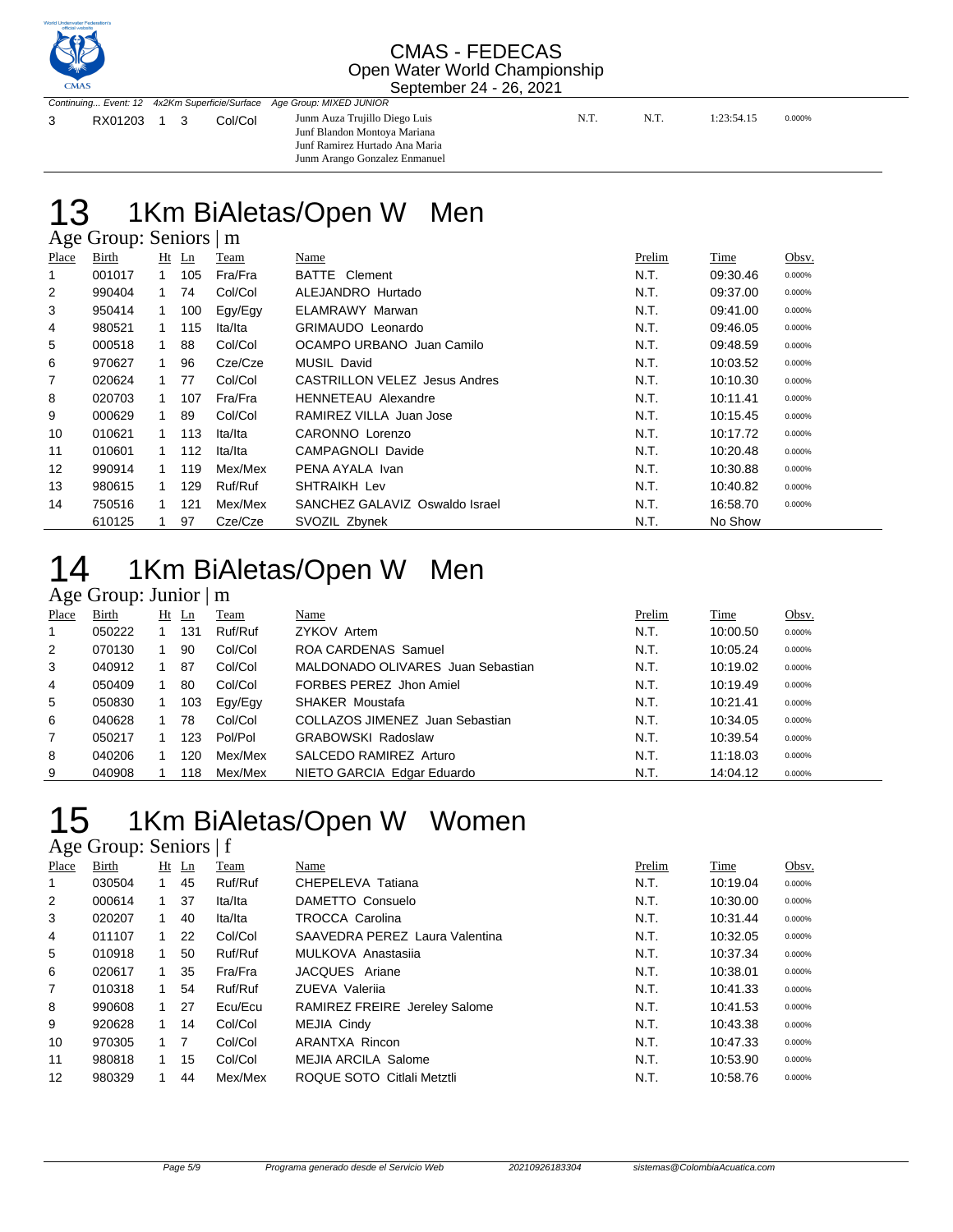

|    |  | Continuing Event: 15 1Km BiAletas/Open W Age Group: SENIORS   F |                                      |      |          |        |
|----|--|-----------------------------------------------------------------|--------------------------------------|------|----------|--------|
| 13 |  |                                                                 | PAREDES VILLARREAL Patricia Laurette | N.T. | 14:43.19 | 0.000% |
|    |  |                                                                 |                                      |      |          |        |

## 16 1Km BiAletas/Open W Women

|                | Age Group: Junior $ f $ |    |    |         |                                     |        |          |        |  |  |  |
|----------------|-------------------------|----|----|---------|-------------------------------------|--------|----------|--------|--|--|--|
| Place          | Birth                   | Ht | Ln | Team    | Name                                | Prelim | Time     | Obsv.  |  |  |  |
|                | 050405                  |    | 33 | Fra/Fra | DANIEL Jeanne                       | N.T.   | 10:19.84 | 0.000% |  |  |  |
| $\overline{2}$ | 050808                  |    | 46 | Ruf/Ruf | DUDCHENKO Valerija                  | N.T.   | 10:41.30 | 0.000% |  |  |  |
| 3              | 041001                  |    | 8  | Col/Col | AYALA CAMACHO Sofia                 | N.T.   | 11:04.61 | 0.000% |  |  |  |
| 4              | 051215                  |    | 19 | Col/Col | PULGARIN VALENCIA Shara Lizeth      | N.T.   | 11:14.16 | 0.000% |  |  |  |
| 5              | 040507                  |    | 24 | Col/Col | SOTO ARROYAVE Laura Sofia           | N.T.   | 11:15.67 | 0.000% |  |  |  |
| 6              | 040317                  |    | 52 | Ruf/Ruf | TITOVA Polina                       | N.T.   | 12:01.80 | 0.000% |  |  |  |
|                | 060725                  |    | 42 | Mex/Mex | <b>FLORES PAREDES Hannia Camila</b> | N.T.   | 13:14.24 | 0.000% |  |  |  |

#### 17 4x1Km BiAletas/4x1Km BiFins Mixed Age Group: Mixed seniors

| Place | $1.56$ STORP. MIACG SCHIOLD<br>Birth |              | Ht Ln          | Team    | Name                                                                                                                                | Prelim | T.1th.Relay | T.Team   | Obsv.  |
|-------|--------------------------------------|--------------|----------------|---------|-------------------------------------------------------------------------------------------------------------------------------------|--------|-------------|----------|--------|
| 1     | RX01713                              | $\mathbf{1}$ | 1              | Fra/Fra | Junf Daniel Jeanne<br>Senm Henneteau Alexandre<br>Senf Jacques Ariane<br>Senm Batte Clement                                         | N.T.   | N.T.        | 41:52.54 | 0.000% |
| 2     | RX01711                              | $\mathbf{1}$ | 2              | Col/Col | Senm Alejandro Hurtado<br>Senf Saavedra Perez Laura Valentina<br>Senf Mejia Cindy<br>Senm Saavedra Perez Diego Andres               | N.T.   | N.T.        | 42:06.91 | 0.000% |
| 3     | RX01708                              | $\mathbf 1$  | 5              | Ita/Ita | Senf Trocca Carolina<br>Senm Campagnoli Davide<br>Senf Dametto Consuelo<br>Senm Grimaudo Leonardo                                   | N.T.   | N.T.        | 42:16.77 | 0.000% |
| 4     | RX01707                              | 1            | 4              | Ruf/Ruf | Senm Reznikov Nikolay<br>Senf Zueva Valeriia<br>Senm Shtraikh Lev<br>Senf Chepeleva Tatiana                                         | N.T.   | N.T.        | 42:44.48 | 0.000% |
| 5     | RX01709                              | $\mathbf 1$  | 3              | Egy/Egy | Senm Elamrawy Marwan<br>Junf Magdy Hagrass Nada<br>Junf Abdelazim Sara<br>Senm Ali Mahmoud                                          | N.T.   | N.T.        | 43:46.27 | 0.000% |
| 6     | RX01712                              | 1            | $\overline{7}$ | Mex/Mex | Senm Pena Ayala Ivan<br>Senf Paredes Villarreal Patricia Laurette<br>Junm Salcedo Ramirez Arturo<br>Senf Roque Soto Citlali Metztli | N.T.   | N.T.        | 50:26.27 | 0.000% |
|       | RX01710                              | 1            | 6              | Fra/Fra | Senm Pontal Morgan<br>Senf Verger Anais<br>Junf Dauce Apolline<br>Senm Meyer Hugo                                                   | N.T.   | N.T.        | No Show  |        |

## 18 4x1Km BiAletas/4x1Km BiFins Mixed

## Age Group: Mixed junior

| -     |              |    |    |         |                         |        |             |          |        |
|-------|--------------|----|----|---------|-------------------------|--------|-------------|----------|--------|
| Place | <b>Birth</b> | Ht | Ln | Team    | Name                    | Prelim | T.1th.Relay | T.Team   | Obsv.  |
|       | RX01804      |    | 4  | Ruf/Ruf | Junm Zykov Artem        | N.T.   | N.T.        | 43:15.72 | 0.000% |
|       |              |    |    |         | Junf Dudchenko Valerija |        |             |          |        |
|       |              |    |    |         | Junf Titova Polina      |        |             |          |        |
|       |              |    |    |         | Junm Perelygin Nikita   |        |             |          |        |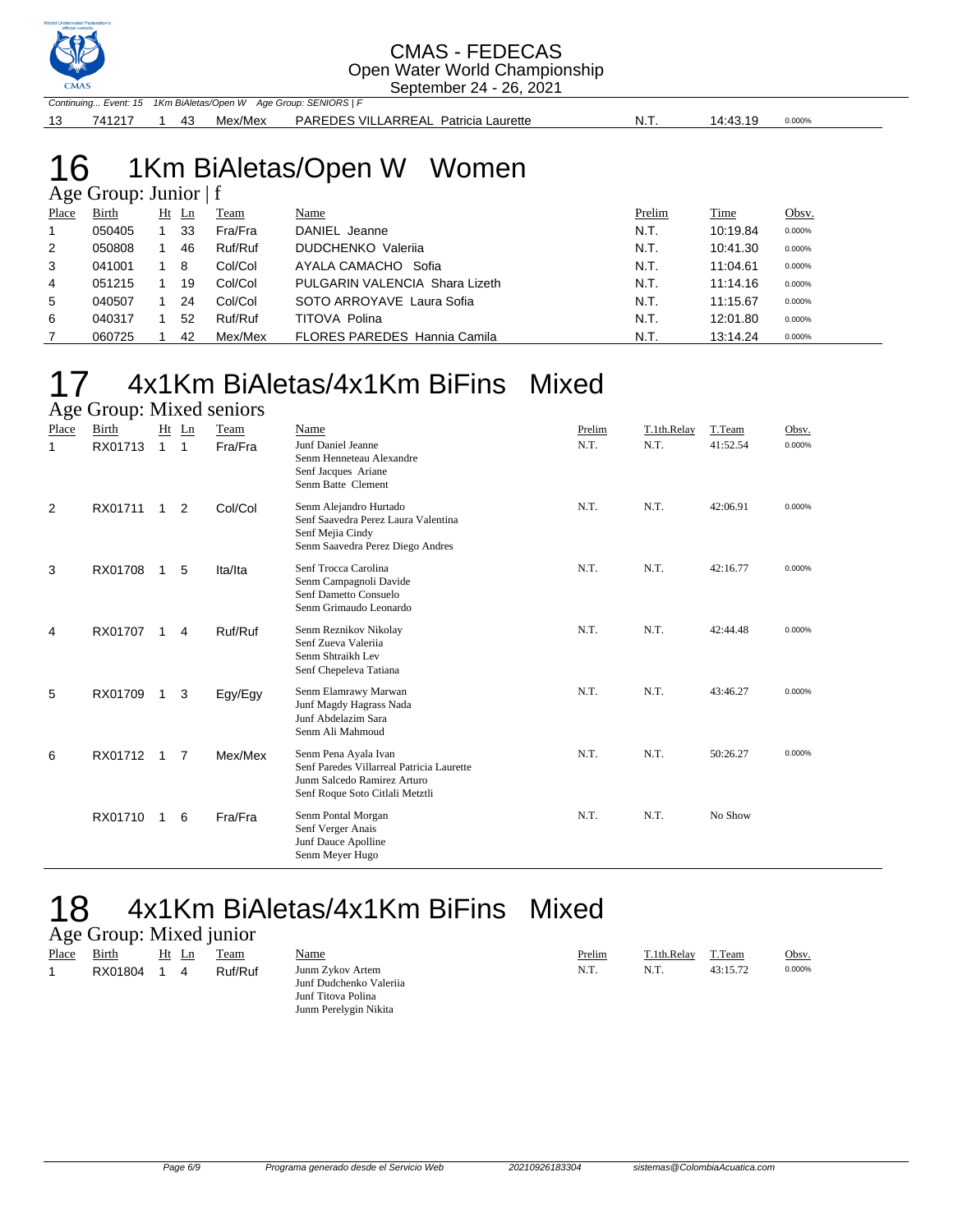

|   |             | Continuing Event: 18 4x1Km BiAletas/4x1Km BiFins Age Group: MIXED JUNIOR |  |         |                                                                                                           |      |      |          |        |
|---|-------------|--------------------------------------------------------------------------|--|---------|-----------------------------------------------------------------------------------------------------------|------|------|----------|--------|
|   | RX01806     | 1 3                                                                      |  | Col/Col | Junm Roa Cardenas Samuel<br>Junf Mora Diana<br>Junf Ayala Camacho Sofia<br>Junm Vivas Idarraga Juan David | N.T. | N.T. | 43:33.50 | 0.000% |
| 3 | RX01805 1 5 |                                                                          |  | Egy/Egy | Junm Shaker Moustafa<br>Senf Ramadan Salma<br>Senf Aly Hassan Gamila<br>Junm Tamer Farag Ahmed            | N.T. | N.T. | 49:07.84 | 0.000% |

## 19 1Km Surface/Open W Men

|       | Age Group: Seniors   m |             |     |         |                                        |        |          |        |
|-------|------------------------|-------------|-----|---------|----------------------------------------|--------|----------|--------|
| Place | Birth                  | Ht          | Ln  | Team    | Name                                   | Prelim | Time     | Obsv.  |
| 1     | 930921                 | 1           | 83  | Col/Col | <b>JIMENEZ Alexander</b>               | N.T.   | 08:27.59 | 0.000% |
| 2     | 010108                 | 1.          | 134 | Ukr/Ukr | ZAKHAROV Oleksii                       | N.T.   | 08:29.54 | 0.000% |
| 3     | 970312                 | 1           | 132 | Tur/Tur | <b>TOPARLAK Derin</b>                  | N.T.   | 08:34.31 | 0.000% |
| 4     | 020823                 | 1           | 95  | Cze/Cze | <b>LATAL Filip</b>                     | N.T.   | 08:40.33 | 0.000% |
| 5     | 031010                 | 1           | 86  | Col/Col | JUAN SEBASTIAN<br>Giraldo              | N.T.   | 08:41.68 | 0.000% |
| 6     | 981104                 | 1           | 110 | Fra/Fra | MEYER Hugo                             | N.T.   | 08:43.91 | 0.000% |
| 7     | 011212                 | 1           | 102 | Egy/Egy | SAMEH Zyad                             | N.T.   | 08:50.36 | 0.000% |
| 8     | 991107                 | 1.          | 85  | Col/Col | <b>JUAN</b> Gomez Casanova             | N.T.   | 08:52.67 | 0.000% |
| 9     | 900512                 | 1           | 114 | Ita/Ita | DE CEGLIE Davide                       | N.T.   | 08:53.50 | 0.000% |
| 10    | 030511                 | 1           | 133 | Ukr/Ukr | SUSHCHENKO Volodymyr                   | N.T.   | 08:56.72 | 0.000% |
| 11    | 930920                 | 1           | 73  | Col/Col | <b>AGUIRRE</b> Juan Sebastian          | N.T.   | 08:57.08 | 0.000% |
| 12    | 010621                 | 1.          | 113 | Ita/Ita | CARONNO Lorenzo                        | N.T.   | 08:59.16 | 0.000% |
| 13    | 030501                 | 1           | 99  | Egy/Egy | ALI Mahmoud                            | N.T.   | 08:59.85 | 0.000% |
| 14    | 011204                 | $\mathbf 1$ | 116 | Ita/Ita | SHAO Denis                             | N.T.   | 09:06.49 | 0.000% |
| 15    | 020427                 | 1           | 111 | Fra/Fra | PONTAL Morgan                          | N.T.   | 09:07.47 | 0.000% |
| 16    | 020925                 | 1           | 98  | Egy/Egy | ABOUZEID Youssef                       | N.T.   | 09:11.39 | 0.000% |
| 17    | 970118                 | 1.          | 130 | Ruf/Ruf | STRYUKOV lakov                         | N.T.   | 09:12.62 | 0.000% |
| 18    | 900625                 | 1           | 117 | Mex/Mex | <b>BADILLO ENRIQUEZ Salvador Yered</b> | N.T.   | 09:15.03 | 0.000% |
| 19    | 980411                 | 1           | 126 | Ruf/Ruf | KOZHEVNIKOV Nikita                     | N.T.   | 09:20.33 | 0.000% |
| 20    | 020528                 | 1           | 109 | Fra/Fra | LEBEAU Remy                            | N.T.   | 09:22.68 | 0.000% |
| 21    | 020826                 | 1           | 108 | Fra/Fra | LE RUYET Stellan                       | N.T.   | 09:29.05 | 0.000% |
| 22    | 831001                 | 1           | 128 | Ruf/Ruf | REZNIKOV Nikolay                       | N.T.   | 09:31.49 | 0.000% |
| 23    | 001023                 | 1           | 94  | Cze/Cze | <b>DECKY Martin</b>                    | N.T.   | 09:36.37 | 0.000% |

## 20 1Km Surface/Open W Men

|                | Age Group: Junior $\mid$ m |  |         |         |                              |        |          |        |  |  |  |
|----------------|----------------------------|--|---------|---------|------------------------------|--------|----------|--------|--|--|--|
| Place          | <b>Birth</b>               |  | $Ht$ Ln | Team    | <u>Name</u>                  | Prelim | Time     | Obsv.  |  |  |  |
| 1              | 050108                     |  | 75      | Col/Col | ARANGO GONZALEZ Enmanuel     | N.T.   | 08:49.70 | 0.000% |  |  |  |
| 2              | 040219                     |  | 101     | Egy/Egy | KOTB Ahmed                   | N.T.   | 08:54.47 | 0.000% |  |  |  |
| 3              | 050102                     |  | 124     | Pol/Pol | PIETRAS Kamil                | N.T.   | 08:56.47 | 0.000% |  |  |  |
| 4              | 040630                     |  | 104     | Egy/Egy | TAMER FARAG Ahmed            | N.T.   | 09:03.27 | 0.000% |  |  |  |
| 5              | 050530                     |  | 125     | Ruf/Ruf | <b>KLIUCHAREV Konstantin</b> | N.T.   | 09:09.40 | 0.000% |  |  |  |
| 6              | 050222                     |  | 131     | Ruf/Ruf | ZYKOV Artem                  | N.T.   | 09:25.20 | 0.000% |  |  |  |
| $\overline{7}$ | 050830                     |  | 103     | Egy/Egy | <b>SHAKER Moustafa</b>       | N.T.   | 09:29.65 | 0.000% |  |  |  |
| 8              | 051126                     |  | 106     | Fra/Fra | DAGUERRE Mathys              | N.T.   | 09:30.92 | 0.000% |  |  |  |
| 9              | 040127                     |  | 79      | Col/Col | CORONEL VEGA Jeronimo        | N.T.   | 09:34.83 | 0.000% |  |  |  |
| 10             | 040310                     |  | 76      | Col/Col | AUZA TRUJILLO Diego Luis     | N.T.   | 09:47.22 | 0.000% |  |  |  |
| 11             | 051117                     |  | 127     | Ruf/Ruf | <b>PERELYGIN Nikita</b>      | N.T.   | 10:12.34 | 0.000% |  |  |  |
| 12             | 040206                     |  | 120     | Mex/Mex | SALCEDO RAMIREZ Arturo       | N.T.   | 10:46.68 | 0.000% |  |  |  |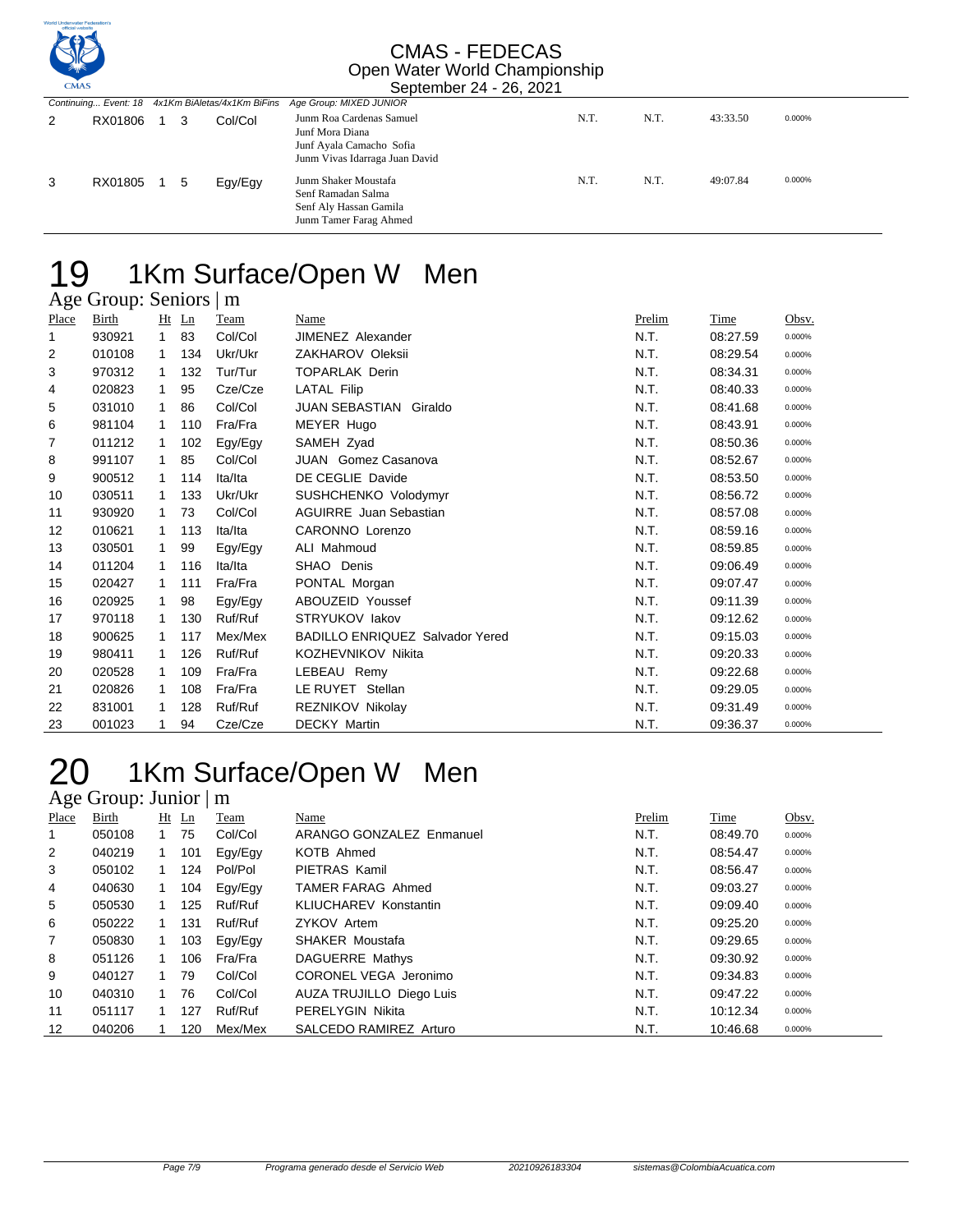

## 21 1Km Surface/Open W Women

|       | Age Group: Seniors   f |              |         |         |                               |        |          |        |  |  |  |
|-------|------------------------|--------------|---------|---------|-------------------------------|--------|----------|--------|--|--|--|
| Place | Birth                  |              | $Ht$ Ln | Team    | Name                          | Prelim | Time     | Obsv.  |  |  |  |
| 1     | 950922                 | $\mathbf{1}$ | 41      | Ita/Ita | ZAGHET Mara                   | N.T.   | 09:01.90 | 0.000% |  |  |  |
| 2     | 010901                 |              | 53      | Ruf/Ruf | ZANOSKINA Ekaterina           | N.T.   | 09:04.80 | 0.000% |  |  |  |
| 3     | 020213                 | 1            | 48      | Ruf/Ruf | KARZUNOVA Anna                | N.T.   | 09:07.51 | 0.000% |  |  |  |
| 4     | 990813                 |              | 49      | Ruf/Ruf | KOZYREVA Evgenija             | N.T.   | 09:13.10 | 0.000% |  |  |  |
| 5     | 030822                 |              | 51      | Ruf/Ruf | SOLOMATINA Valerija           | N.T.   | 09:19.90 | 0.000% |  |  |  |
| 6     | 011018                 |              | 56      | Ukr/Ukr | VAKAREVA Yelyzaveta           | N.T.   | 09:23.32 | 0.000% |  |  |  |
| 7     | 960615                 |              | 38      | Ita/Ita | MONDUZZI Serena               | N.T.   | 09:31.71 | 0.000% |  |  |  |
| 8     | 860210                 |              | 6       | Col/Col | ALEGRIA ORTEGA Johanna Andrea | N.T.   | 09:34.00 | 0.000% |  |  |  |
| 9     | 051018                 | $\mathbf{1}$ | 29      | Egy/Egy | <b>ALY HASSAN Gamila</b>      | N.T.   | 09:36.12 | 0.000% |  |  |  |
| 10    | 020722                 |              | 39      | Ita/Ita | SAVIOLI Gaia                  | N.T.   | 09:43.74 | 0.000% |  |  |  |
| 11    | 051119                 |              | 32      | Egy/Egy | RAMADAN Salma                 | N.T.   | 09:44.84 | 0.000% |  |  |  |
| 12    | 000924                 | $\mathbf{1}$ | 36      | Fra/Fra | <b>VERGER Anais</b>           | N.T.   | 09:46.65 | 0.000% |  |  |  |
| 13    | 990503                 | 1.           | 12      | Col/Col | LOPERA OROZCO Maria Clara     | N.T.   | 09:48.68 | 0.000% |  |  |  |
| 14    | 970409                 | 1            | 11      | Col/Col | DIAGO MEJIA Valentina         | N.T.   | 09:59.62 | 0.000% |  |  |  |
| 15    | 010630                 |              | 55      | Ukr/Ukr | UVAROVA Viktorija             | N.T.   | 10:06.26 | 0.000% |  |  |  |
| 16    | 021120                 |              | 25      | Cze/Cze | <b>HNATHOVA Alzbeta</b>       | N.T.   | 10:10.93 | 0.000% |  |  |  |

## 22 1Km Surface/Open W Women

#### Age Group: Junior | f

| Place          | Birth  |              | $Ht$ Ln | Team    | Name                                | Prelim | Time     | Obsv.  |
|----------------|--------|--------------|---------|---------|-------------------------------------|--------|----------|--------|
| 1              | 050922 | 1            | 31      | Egy/Egy | MAGDY HAGRASS Nada                  | N.T.   | 09:00.52 | 0.000% |
| 2              | 050808 | 1.           | 46      | Ruf/Ruf | <b>DUDCHENKO</b> Valerija           | N.T.   | 09:31.06 | 0.000% |
| 3              | 041212 |              | 28      | Egy/Egy | ABDELAZIM Sara                      | N.T.   | 09:38.36 | 0.000% |
| 4              | 040317 |              | 52      | Ruf/Ruf | <b>TITOVA Polina</b>                | N.T.   | 09:42.13 | 0.000% |
| 5              | 050829 |              | 47      | Ruf/Ruf | GANIUSHINA Sofia                    | N.T.   | 09:42.76 | 0.000% |
| 6              | 040119 |              | 34      | Fra/Fra | DAUCE Apolline                      | N.T.   | 09:50.40 | 0.000% |
| $\overline{7}$ | 051125 | $\mathbf{1}$ | 9       | Col/Col | BLANDON MONTOYA Mariana             | N.T.   | 09:53.17 | 0.000% |
| 8              | 050531 |              | 20      | Col/Col | RAMIREZ HURTADO Ana Maria           | N.T.   | 10:06.42 | 0.000% |
| 9              | 060829 |              | 10      | Col/Col | <b>CORRALES CABAL Luciana</b>       | N.T.   | 10:17.86 | 0.000% |
| 10             | 060228 |              | 18      | Col/Col | <b>ORTEGA GARCIA Nikol Dayanna</b>  | N.T.   | 10:57.82 | 0.000% |
| 11             | 060725 | 1.           | 42      | Mex/Mex | <b>FLORES PAREDES Hannia Camila</b> | N.T.   | 12:09.90 | 0.000% |
|                | 060828 |              | 30      | Egy/Egy | <b>BAKR Nour</b>                    | N.T.   | No Show  |        |